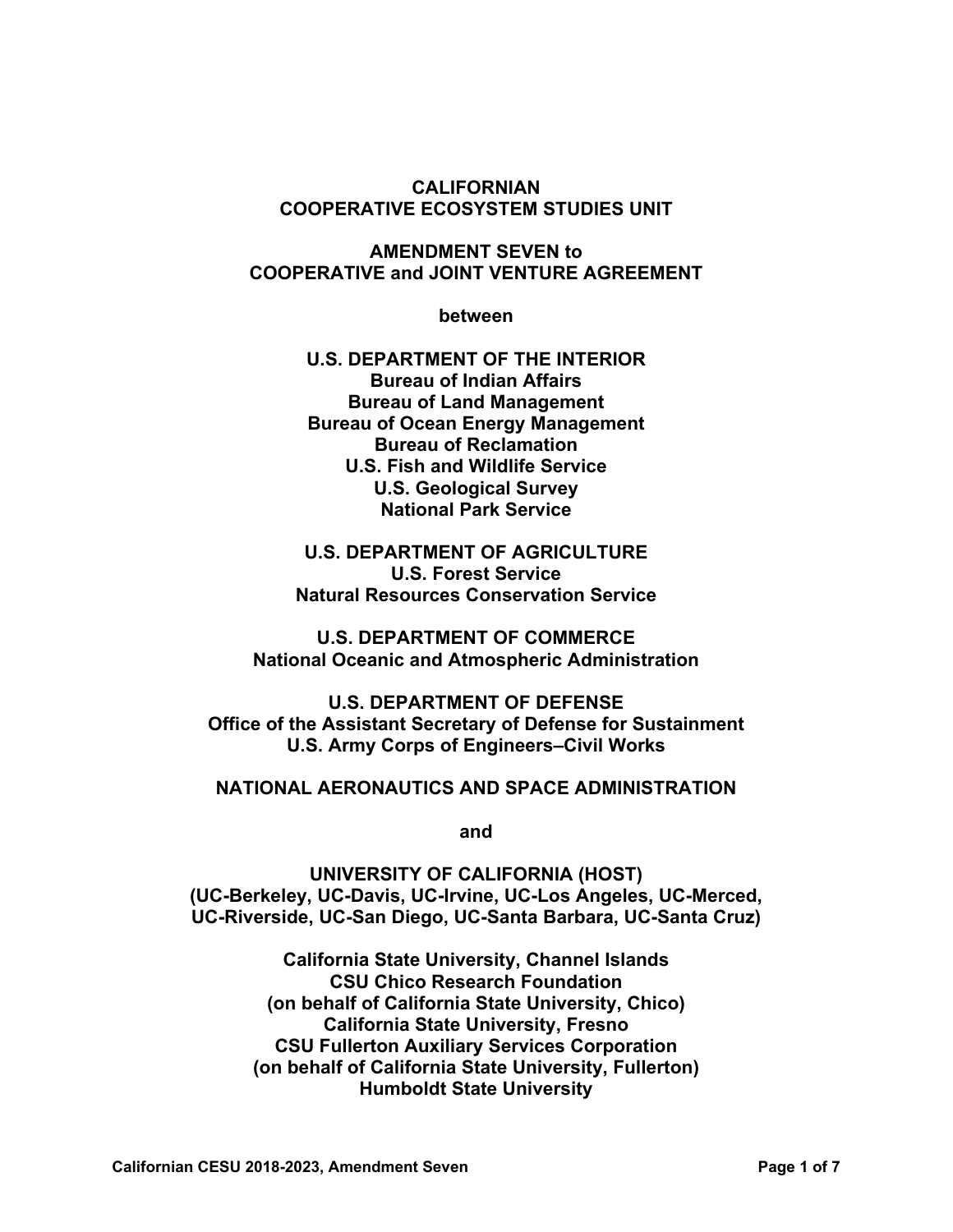**California State University, Los Angeles University Corporation at Monterey Bay (on behalf of CSU Monterey Bay) The University Corporation (on behalf of California State University, Northridge) Cal Poly Pomona Foundation, Inc. (on behalf of California State Polytechnic University, Pomona) California State University, Sacramento (Sacramento State) San Diego State University Research Foundation San Francisco State University Cal Poly Corporation (on behalf of California Polytechnic State University) Sonoma State University California State University, Stanislaus Carnegie Mellon University Occidental College University of Southern California California Department of Fish and Wildlife California Association of Resource Conservation Districts California Invasive Plant Council The Institute for Bird Populations Institute for Wildlife Studies Moss Landing Marine Laboratories Point Blue Conservation Science Santa Barbara Botanic Garden San Bernardino County Museum San Diego Natural History Museum Zoological Society of San Diego (d/b/a San Diego Zoo Global) Marine Ecology and Telemetry Research The Marine Mammal Center Stanford University Department of Earth System Science Smithsonian Institution Southern California Marine Institute Sierra Streams Institute California Academy of Sciences**

### **Adding: National Association of Tribal Historic Preservation Officers**

With the exception of the changes below, all terms and conditions of the Californian CESU Cooperative and Joint Venture Agreement apply to this Amendment, and this Amendment is hereby made part of the Agreement.

### **ARTICLE I. BACKGROUND AND OBJECTIVES**

Q.6. The National Association of Tribal Historic Preservation Officers is hereby included in the Californian CESU as a Partner Institution. Additionally, the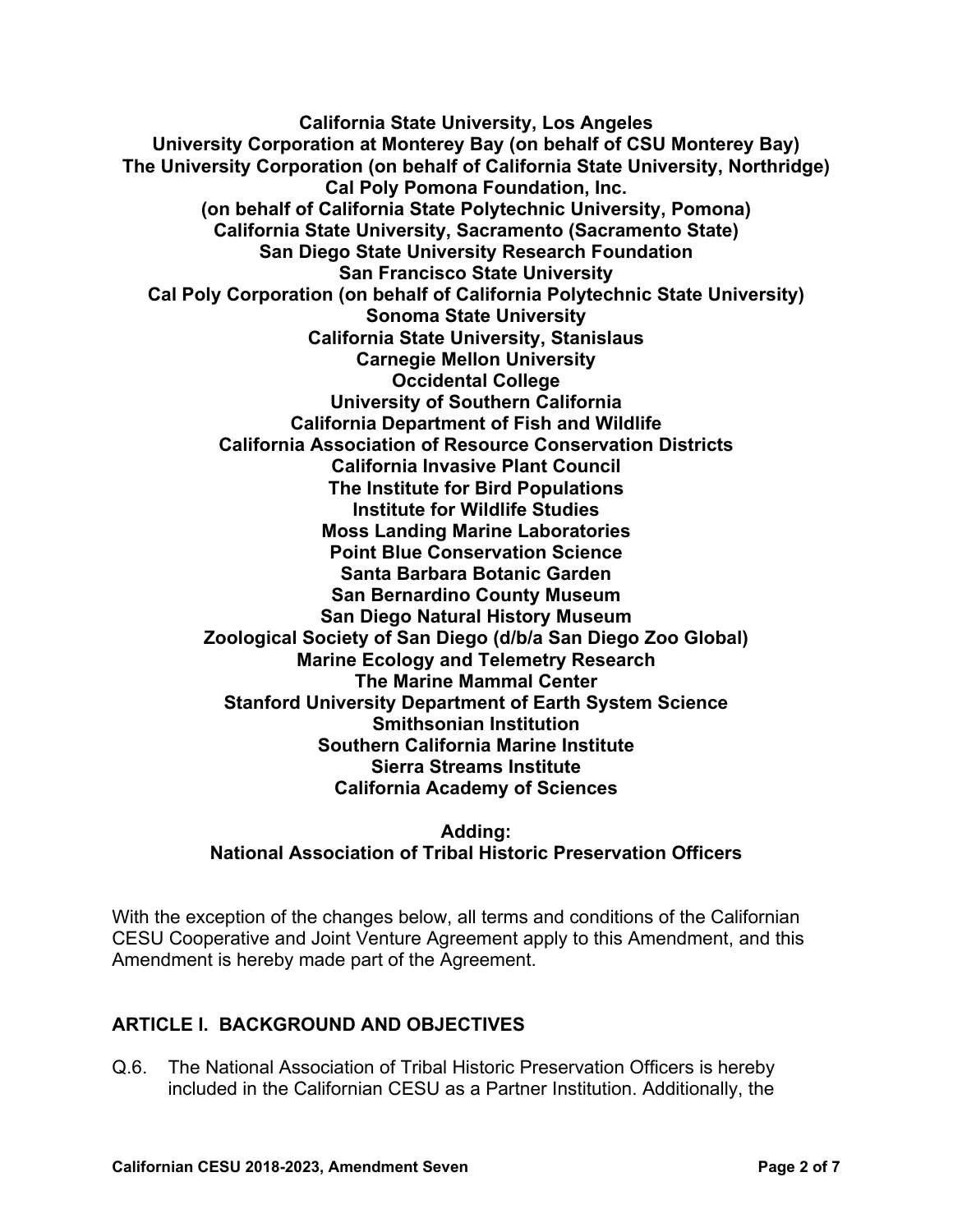University of Southern California hereby replaces the University of Southern California School of Architecture as a Partner Institution.

#### **ARTICLE III. TERM OF AGREEMENT**

- A.1. The effective date of the Californian CESU Cooperative and Joint Venture Agreement is 01 July 2018.
- A.2. The effective date of this Amendment to the Californian CESU Cooperative and Joint Venture Agreement shall be determined from the date of the last signature.

### **ARTICLE IV. KEY OFFICIALS**

C.18. The representatives for the University of Southern California are as follows:

#### *Technical Representative(s):*

James S. Murday Director of Physical Sciences Office of Research and Development University of Southern California 701 Pennsylvania Ave NW, Suite 540 Washington, DC 20004 Phone: (202) 834-3969 [murday@usc.edu](mailto:murday@usc.edu)

*Administrative Representative(s):*

Jeri L. Muniz Executive Director, Department of Contracts and Grants Office of Research University of Southern California 3720 S. Flower Street, 3rd Floor Los Angeles, CA 90089-0701 Phone: (213) 740‑6487 [jeri.muniz@usc.edu](mailto:jeri.muniz@usc.edu)

C.37. The representatives for the National Association of Tribal Historic Preservation Officers are as follows:

*Technical Representative(s):*

Valerie Grussing Executive Director National Association of Tribal Historic Preservation Officers 1255 22nd Street NW, #19189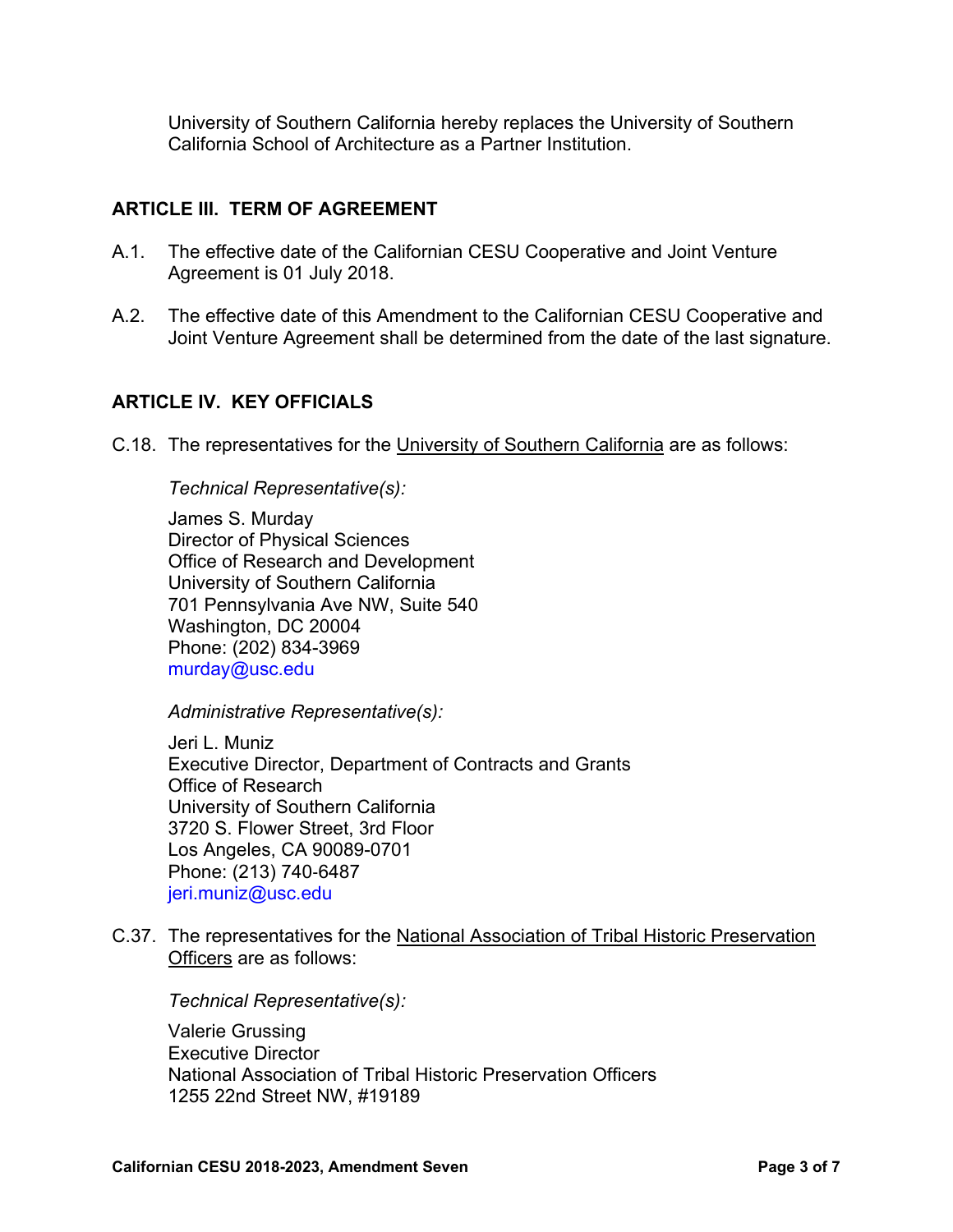Washington, DC 20036 Phone: (252) 531-7540 [valerie@nathpo.org](mailto:valerie@nathpo.org)

*Administrative Representative(s):*

Melissa Madrigal Operations Director National Association of Tribal Historic Preservation Officers 1255 22nd Street NW, #19189 Washington, DC 20036 Phone: (713) 245-6205 [melissa@nathpo.org](mailto:melissa@nathpo.org)

## **ARTICLE XIV. AMENDMENT AUTHORIZING SIGNATURES**

Per Article III.C., the following authorizing signatures are attached:

- N. UNIVERSITY OF CALIFORNIA (HOST)<br>FF. University of Southern California
- University of Southern California
- YY. National Association of Tribal Historic Preservation Officers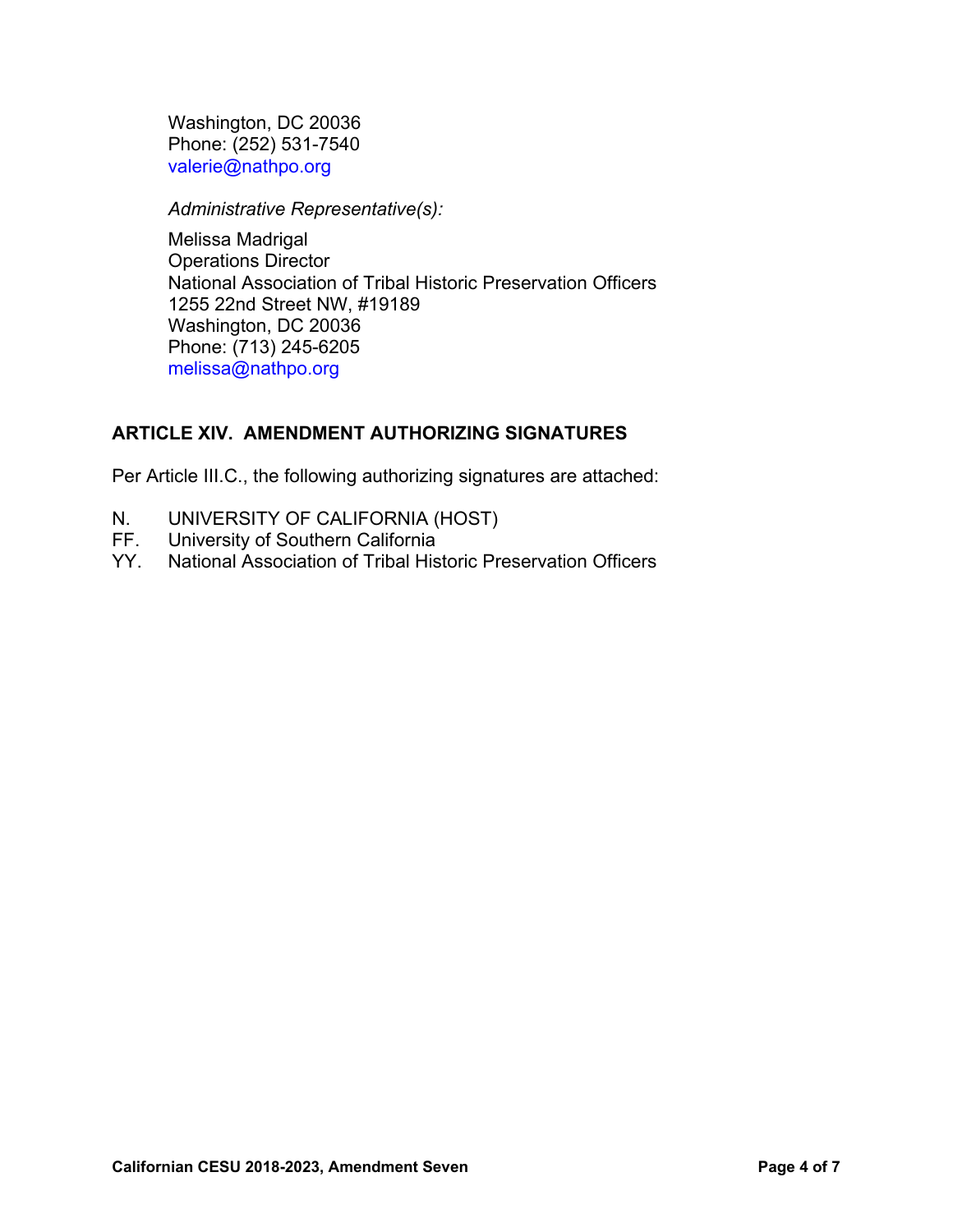# **ARTICLE XIV. AMENDMENT AUTHORIZING SIGNATURES (cont.)**

N. UNIVERSITY OF CALIFORNIA (HOST), systemwide authorization

Lourdes G. DeMattos, o=Regents of the<br>Chiversity of California, ou=Associate<br>Director, Research Policy Analysis &amp;<br>Coordination,<br>email=lourdes.demattos@ucop.edu, c=US<br>2022.04.26 02:58:50 -07'00'

 $\overline{a}$ Lourdes G. DeMattos **Date** Contract and Grant Officer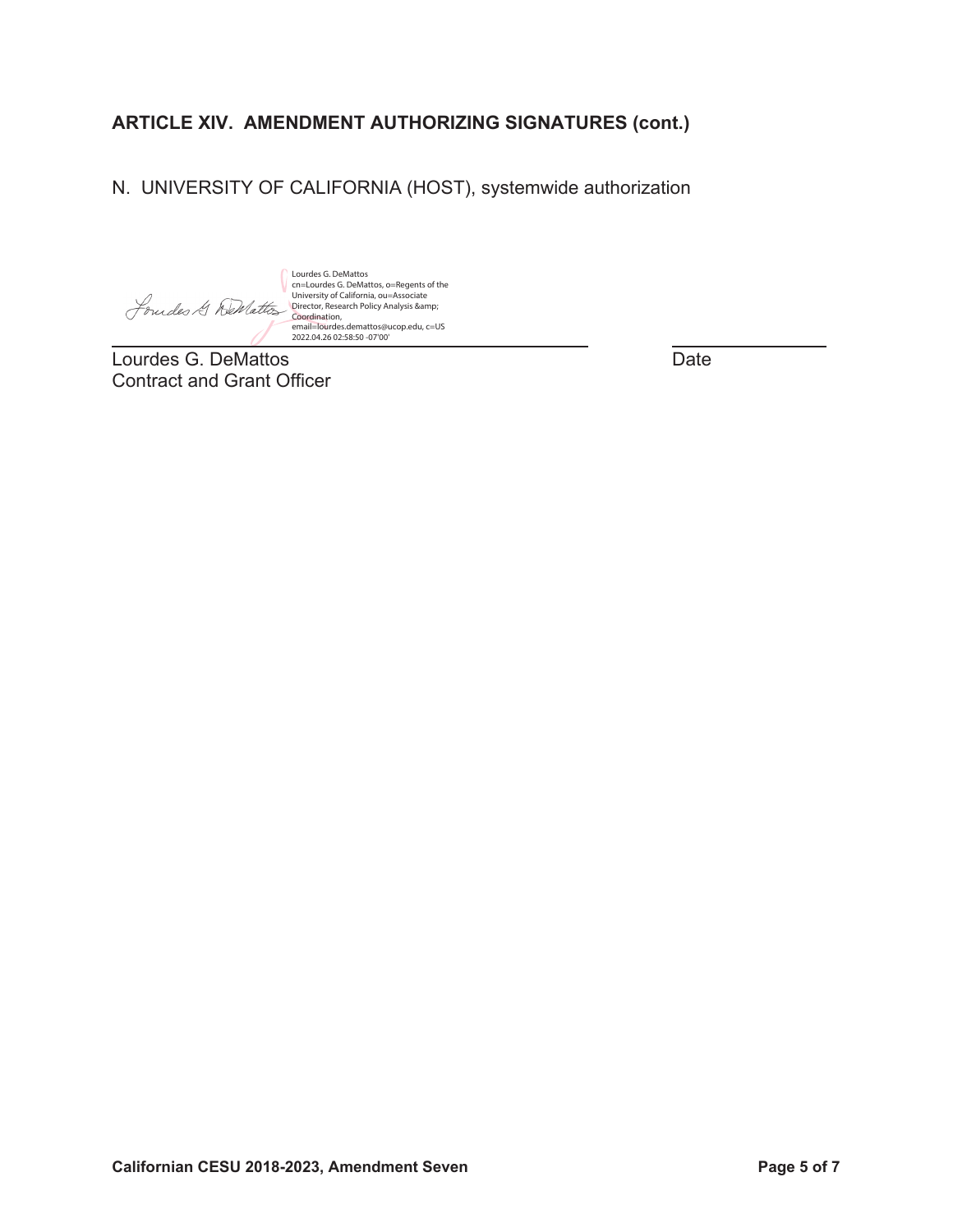# **ARTICLE XIV. AMENDMENT AUTHORIZING SIGNATURES (cont.)**

FF. University of Southern California

 $\sigma$  $\vec{\mathcal{P}}$ 

04/25/2022

**Jeri L. Muniz** Date Executive Director Department of Contracts and Grants